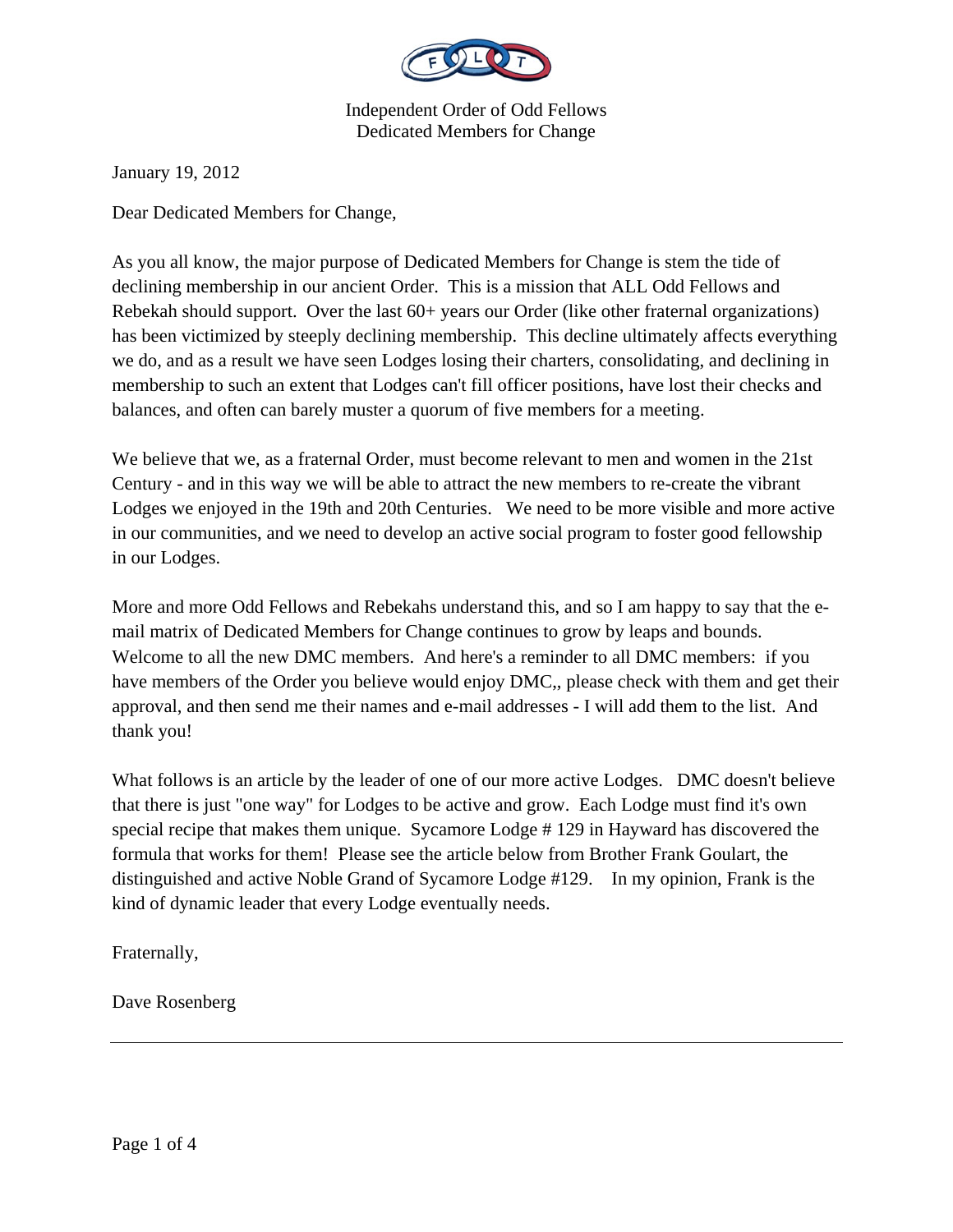

Brothers and Sisters,

Thank you for the opportunity to address the Dedicated Members for Change.

Odd Fellowship, and its unique opportunity to enrich and improve our lives and the lives of others, has been renewed in Hayward in the last two years. There are too many of you to mention who have continued to help me and the members of our Lodge with our Odd Fellow education. Thanks to all of you.

The story of Hayward's Sycamore Lodge No 129 is instructive to the issues of saving lodges and increasing membership, both critical issues of the day for our Order.

The story of Hayward's return from charter revocation is simple on one level.

A group of musician/artists were motivated by a local historian to save an endangered local treasure and use it as a base to help local non-profits and agencies co-operate to encourage music and art education, especially in the public schools, to relieve the distressed students of all ages who desperately need the music and art as a fundamental part of education.

What a concept! Save a local historic landmark! Get together with like minded people to do good in our community and have a good time, while respecting a historic landmark and the moral traditions that have served the Order well for 160 years in the State of California and for 145 years in Hayward.

To the issue of saving the lodge, we must candidly admit that a majority of those who joined were of a mind to save an important historic building.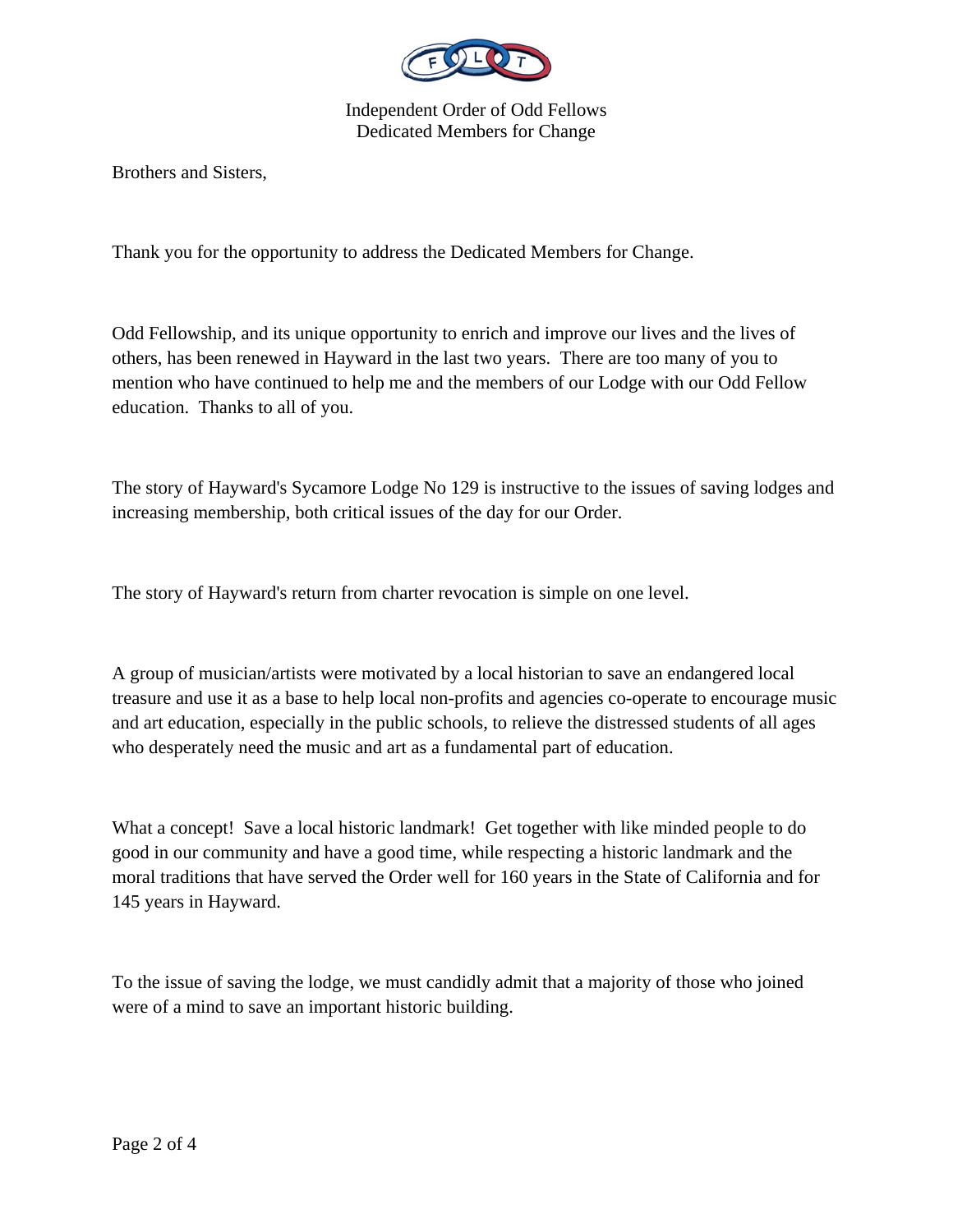

The Odd Fellows Building, built in 1868-9 was not quite completed when the great earthquake of 1868 ruptured the earth some 100 feet southwest of the building. When the shaking stopped, the building stood, its first floor finished, the second floor framed and the roof on top intact. The Lodge Room was renovated in 1926.

This shared interest in saving the building has played a major role in increasing our membership. Our guests are regularly attracted to the Order after coming up the stairs to the Lodge Room.

With regards to increasing membership, the factors we have identified involve community service via a shared interest and good fellowship events. Sometimes both factors utilize the talent in our lodge.

Sycamore Lodge members definitely have a shared interest in the arts, music in particular. This is in addition to the common shared interest we have in protecting the building, which is also a service to the community. Our list of projects are driven by interests shared by our members, and discovered by listening to our members. .

And we try to listen to our members to discover ideas for good fellowship events at the lodge. Dinners and pot lucks are always popular. We have had readings, historic presentations, classical and popular pianists, chamber music groups, small combos, big band, pick up jams and sing-a-longs, all led by one or more lodge member.

Along the way, we have discovered Odd Fellowship, which has given us a unique opportunity to enrich our lives. Just as we respect and admire the integrity of our historic building, we have grown to respect and admire the many facets of the Odd Fellows, and how it can improve our lives and the lives of others.

Just as we seek to spread music and art in our community, we seek to spread the news of opportunity to join this good Order, to work together on worthy projects. Odd Fellowship is the